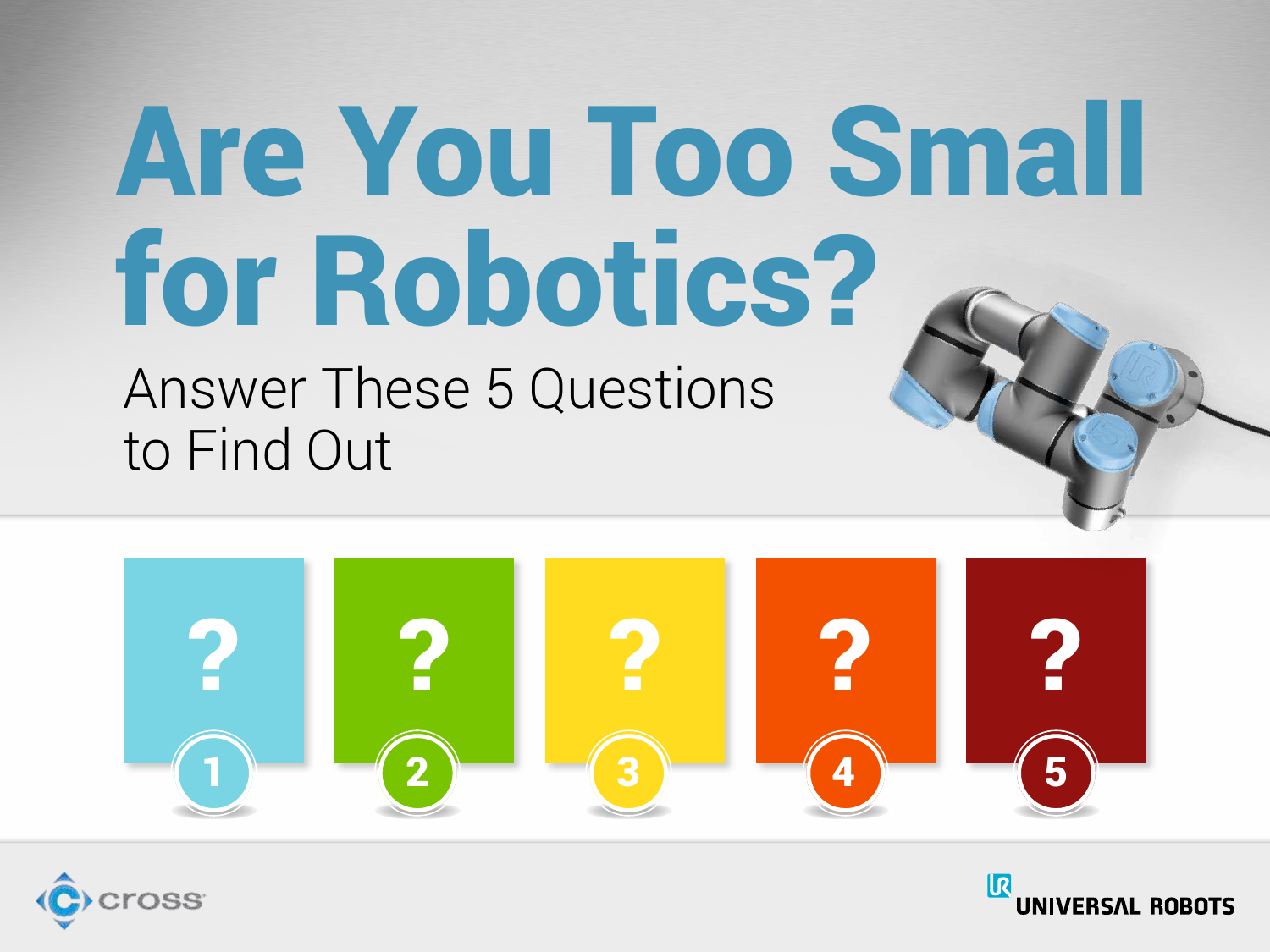#### Make Sure You're Asking the Right Questions

If you're a small or mid-sized manufacturer, or are facing the challenges of low-volume, high-mix production, you may be wondering if robots are right for you.

But if you've resigned yourself to manual production just because you're not a big national manufacturer, then maybe you're not asking the right questions. Our short workbook will guide you through the most important considerations for robotics in small and mid-sized manufacturing.

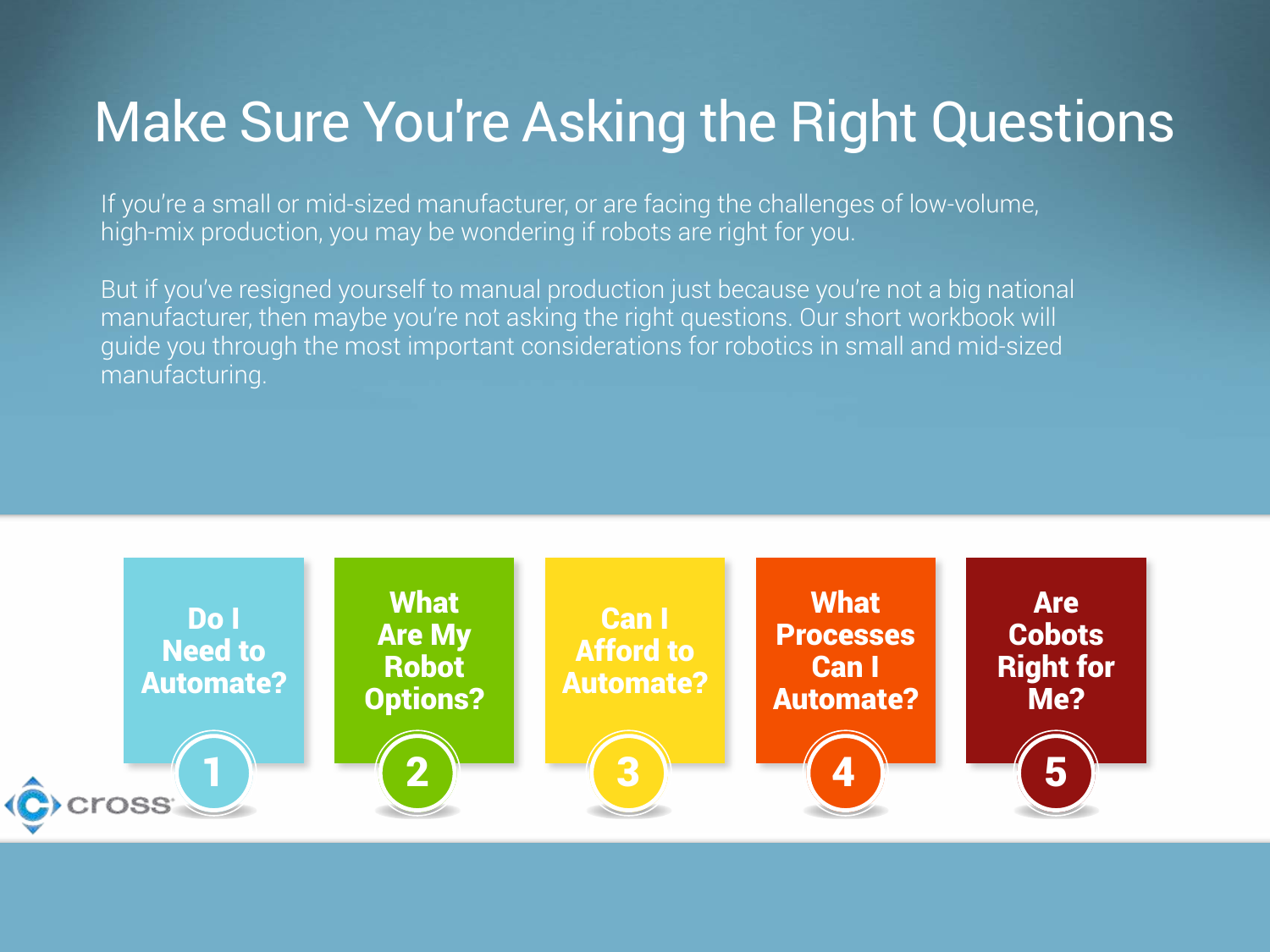

## Question #1:<br>Do I Need to Automate?

Start by putting aside any pre-existing ideas about the cost or complexity of robotics. Now take an impartial look at whether your business challenges can be addressed by automating manufacturing processes.

If you answered **yes** to one or more of these issues, then automation is definitely worth considering.

| <b>Possible business challenges:</b>                                              | Yes | No |
|-----------------------------------------------------------------------------------|-----|----|
| Competition is stiff and I need new ways to cut costs                             |     |    |
| I need to improve product quality                                                 |     |    |
| I need to reduce waste in time, materials, or both                                |     |    |
| I need more flexibility to adapt to changing<br>product demand                    |     |    |
| I'm struggling to fill positions for repetitive<br>manual jobs                    |     |    |
| Temporary workers aren't reliable or take too<br>much time to learn our processes |     |    |
| Repetitive or dangerous processes are impacting<br>my workers' health and safety  |     |    |
| I need to grow my business without overextending                                  |     |    |

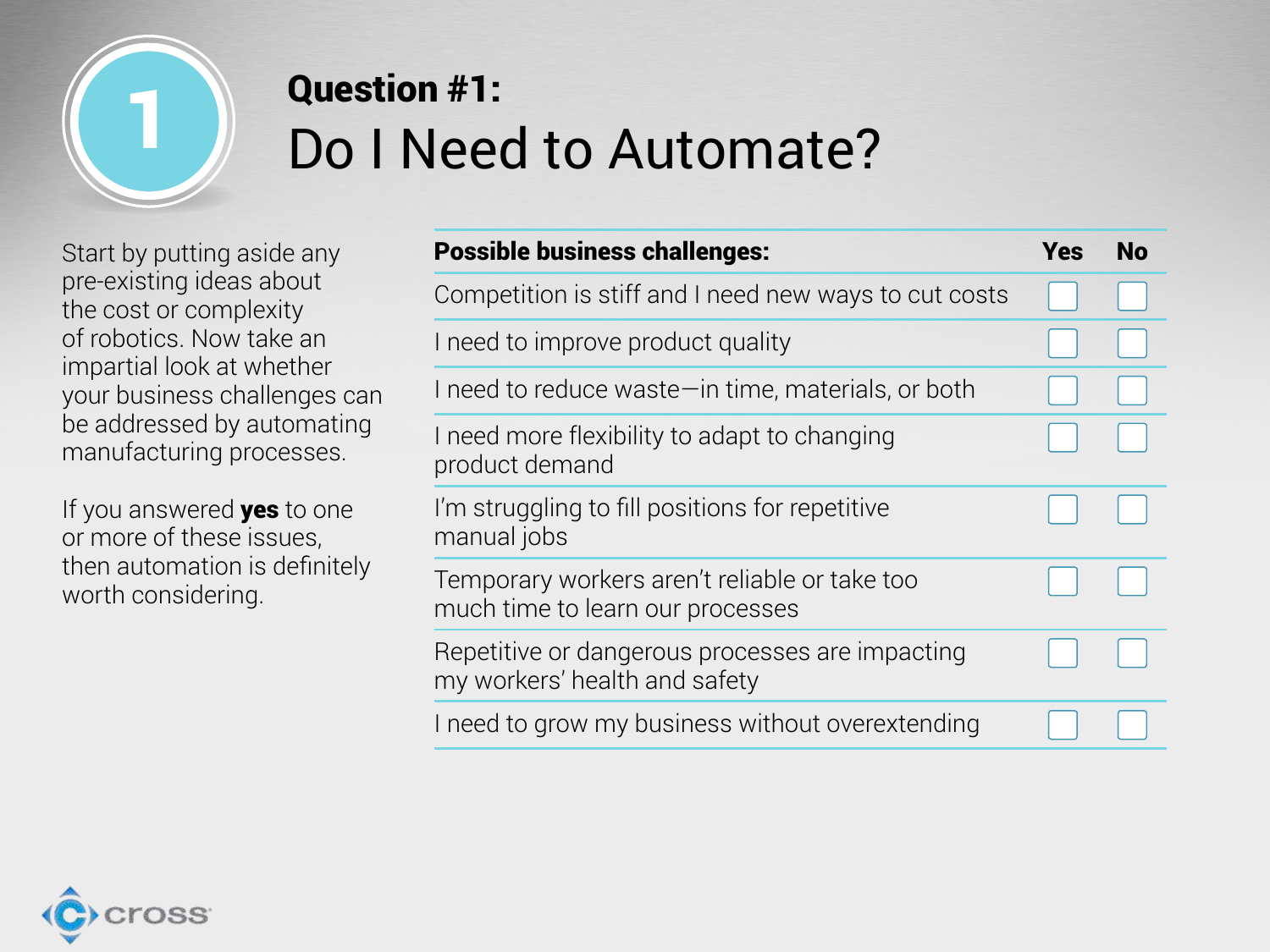

## Question #2:<br>What Are My Robot Options?

Robotics for manufacturing typically falls into one of two categories: industrial robots and collaborative robots (or cobots). Check off the elements that most closely meet your needs.

**Industrial** Robots



**Collaborative Robots** 

For many small and mid-sized

manufacturers,

cobots offer an

ideal option.

- I have space for large, fixed equipment
- I need high-volume, high-speed, extremely accurate production
- I need to automate dangerous or high-speed processes that require a safety cage to protect workers
- I don't need flexibility to change processes or product line automation
- I have programming and integration expertise in-house



- My processes and volume requirements can be accomplished at about the same speed as a human worker
- I need to automate processes that take place alongside human workers
- I need flexibility to automate a variety of processes with minimal downtime for changes
- Robot must be easy to teach and use with little or no experience

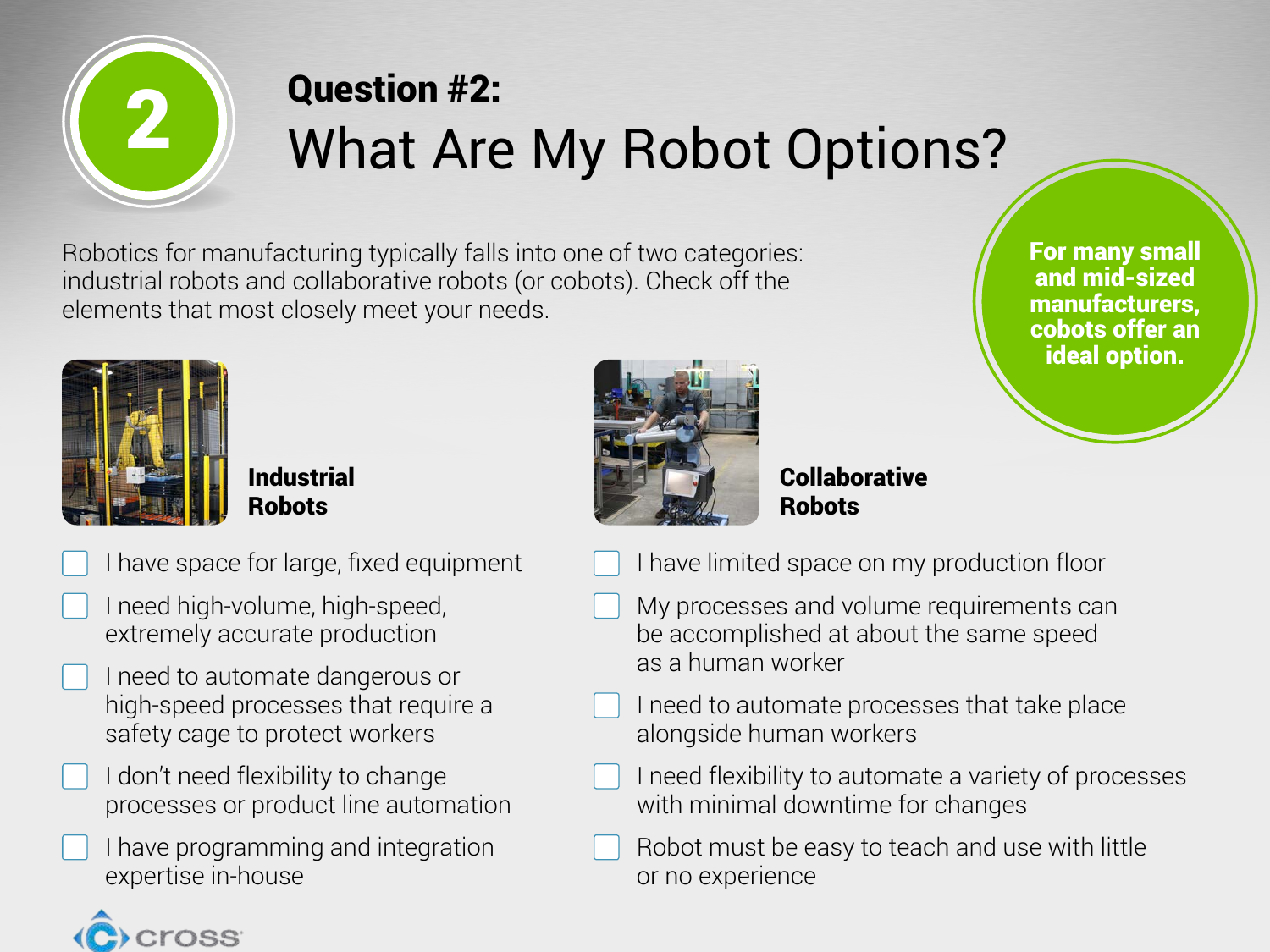

### Question #3:<br>Can I Afford to Automate?

While the upfront cost of both types of robot is similar, what's below the surface defines how much your total automation solution will cost. Calculate how fast your investment will pay for itself by comparing total annual expenses.

Click here to see the UR+ ecosystem of cost-effective end effectors and other accessories.

| <b>Robot</b>                     | Estimated<br>Cost | <b>Cobot</b>              | Estimated<br>Cost | <b>Manual</b>                     | <b>Estimated</b><br>Cost |
|----------------------------------|-------------------|---------------------------|-------------------|-----------------------------------|--------------------------|
| Hardware cost                    | $\mathcal{S}$     | <b>Hardware Cost</b>      | \$                | <b>Worker Salary</b>              | \$                       |
| 3-Phase Power Infrastructure     | $\zeta$           | Plugs into 110V Outlet    | \$0               | <b>Benefits</b>                   | \$                       |
| Integration / Programming        | $\varsigma$       | Free Online Training      | \$0               | Training                          | \$                       |
| End-of-Arm Tooling               | $\varsigma$       | End-of-Arm Tooling        | $\varsigma$       | Downtime                          | \$                       |
| Fencing & Guarding               | $\varsigma$       |                           |                   | Overtime                          | $\mathcal{S}$            |
| Light Curtain                    | $\varsigma$       |                           |                   | <b>Material Waste</b>             | \$                       |
| <b>Safety Scanner</b>            | $\varsigma$       |                           |                   | <b>Product Scrap</b>              | $\varsigma$              |
| Software License                 | $\varsigma$       |                           |                   |                                   |                          |
| Maintenance / Repair Services \$ |                   | <b>Onsite Maintenance</b> | $\varsigma$       |                                   |                          |
| Total<br><b>Robot Cost</b>       |                   | Total<br>Cobot Cost       |                   | <b>Total Manual</b><br>Labor Cost | Ş                        |

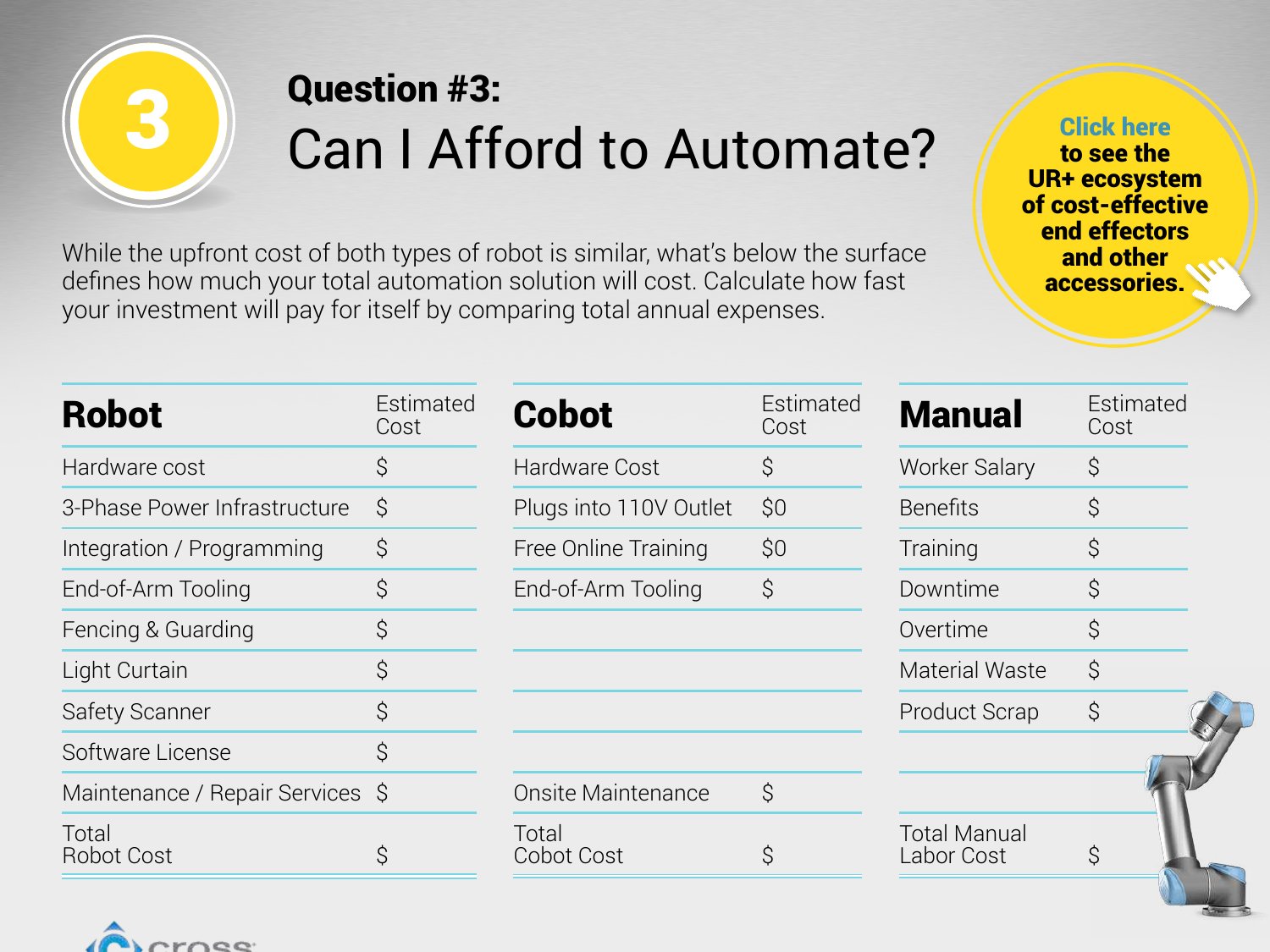

### Question #4:<br>What Processes Can I Automate?

Cobots can automate many different applications. They're small and lightweight, so they can be easily moved around your shop floor to different processes. They're easy to program, and you can save programs to reuse.

#### Check which processes you could automate:

- Pick and place
- Packaging and palletizing
- Polishing
- Analysis and testing
- Repetitive, manual processes
- Injection molding
- Quality inspection
- Machine tending
- Mounting
- Jobs that don't need human dexterity, critical thinking, or on-the-spot decisions
- CNC loading/unloading
- Assembly
- Screw-driving
- Gluing and dispensing
- Dangerous or injury-prone jobs

Cobots are ultra-flexible tools that can perform a similar range of applications as the human arm. But the cobot has a wider range of motion, doesn't get tired, and can perform dangerous tasks without risk of injury.

Click here to see cobots in action in a wide range of applications.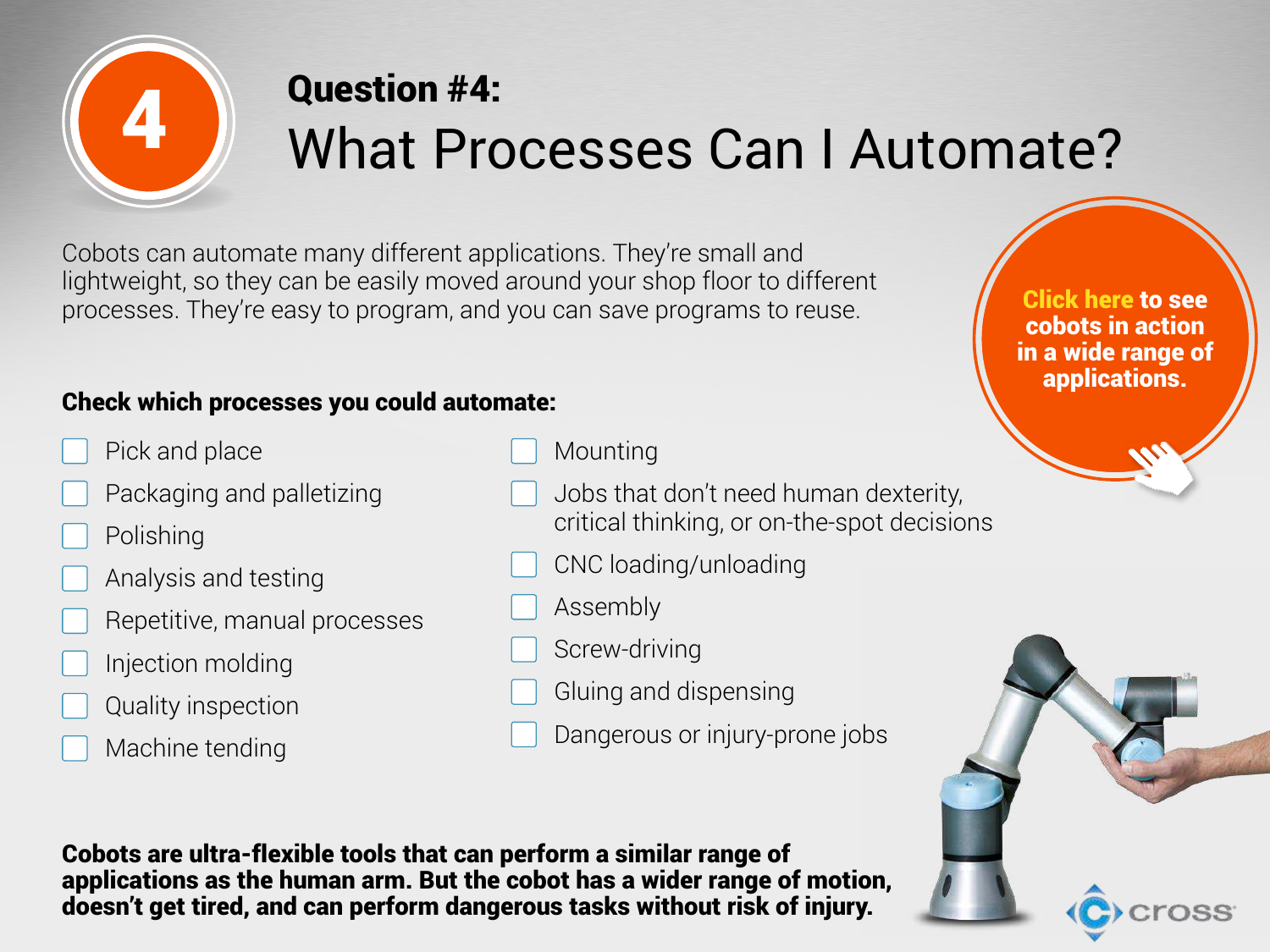

## Question #5:<br>Are Cobots Right for Me?

#### I need a robot that…

- Is affordable, with minimal extra costs
- Will fit on my shop floor without bulky safety fencing
- Is easy for existing employees to set up and teach
- Can be quickly moved to new processes or product lines
- Can replace human workers in high-turnover, hard-to-fill positions
- Can fulfill undesirable jobs in today's tight labor market
- Lets me move employees from low- to high-value activities
- Will pay for itself within months—not years
- Will provide savings I can reinvest into new products and channels
	- Will support new processes and more advanced applications in the future

Ultimately, the best way to find out if cobots are right for you is to contact a distributor and schedule a demonstration.

Click here to access the free, online UR Academy and see how easy programming can be.